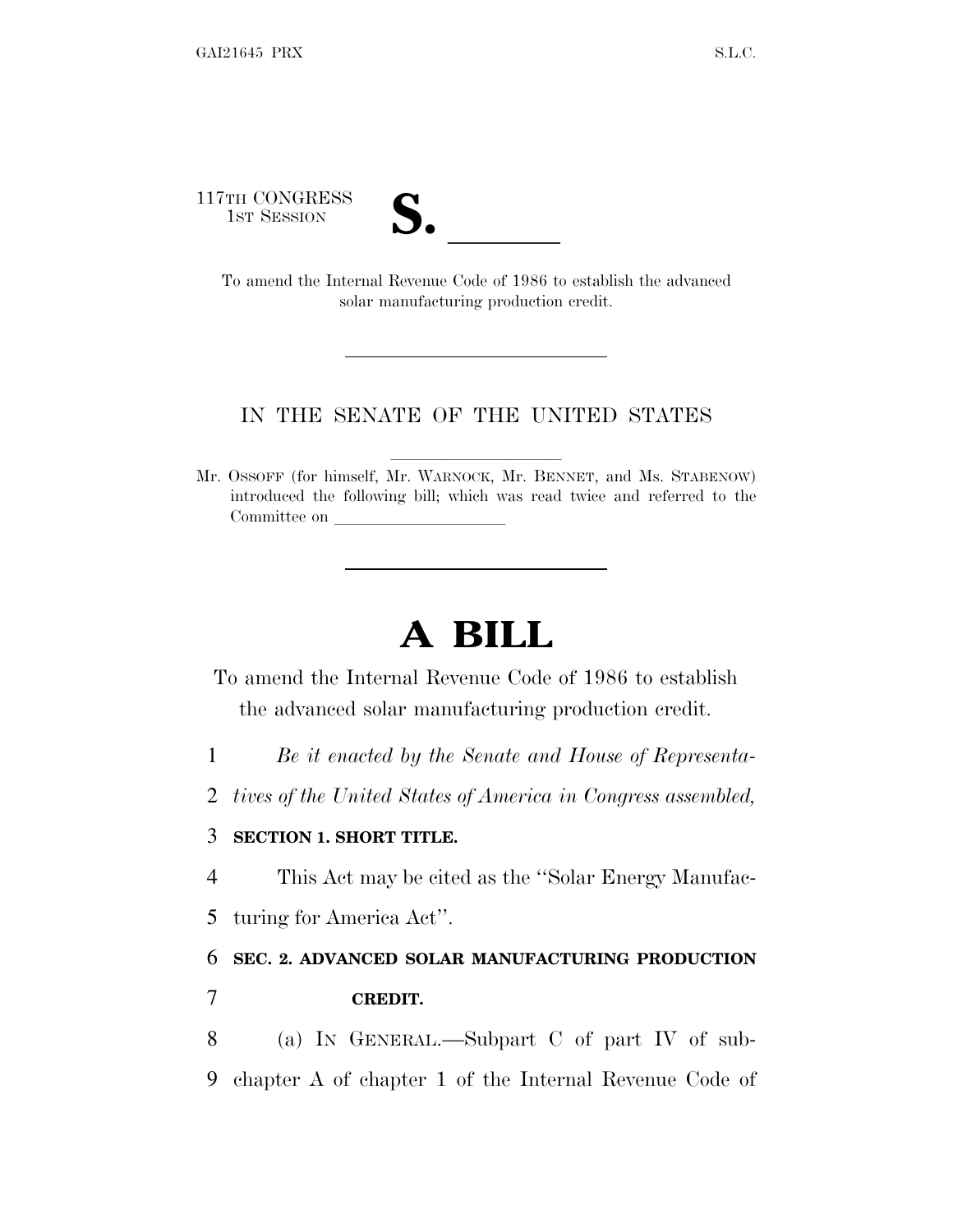1986 is amended by adding at the end the following new section:

## **''SEC. 36C. ADVANCED SOLAR MANUFACTURING PRODUC-TION CREDIT.**

"(a) In GENERAL.—

 ''(1) ALLOWANCE OF CREDIT.—There shall be allowed as a credit against the tax imposed by this subtitle for any taxable year an amount equal to the sum of the credit amounts determined under sub- section (b) with respect to each solar component which is—

| 12 | $\lq\lq$ produced by such taxpayer, and    |
|----|--------------------------------------------|
| 13 | $\lq\lq (B)$ during the taxable year—      |
| 14 | "(i) sold by the taxpayer to-              |
| 15 | $\lq\lq$ (I) an unrelated person, or       |
| 16 | $\lq\lq$ (II) a related person for the use |
| 17 | of such person in their trade or busi-     |
| 18 | ness (with the exception of any trade      |
| 19 | or business related to resale of such      |
| 20 | solar component without any subse-         |
| 21 | quent modification, assembly, or inte-     |
| 22 | gration into a project), or                |
| 23 | "(ii) placed in service or operation by    |

24 the taxpayer or any other person.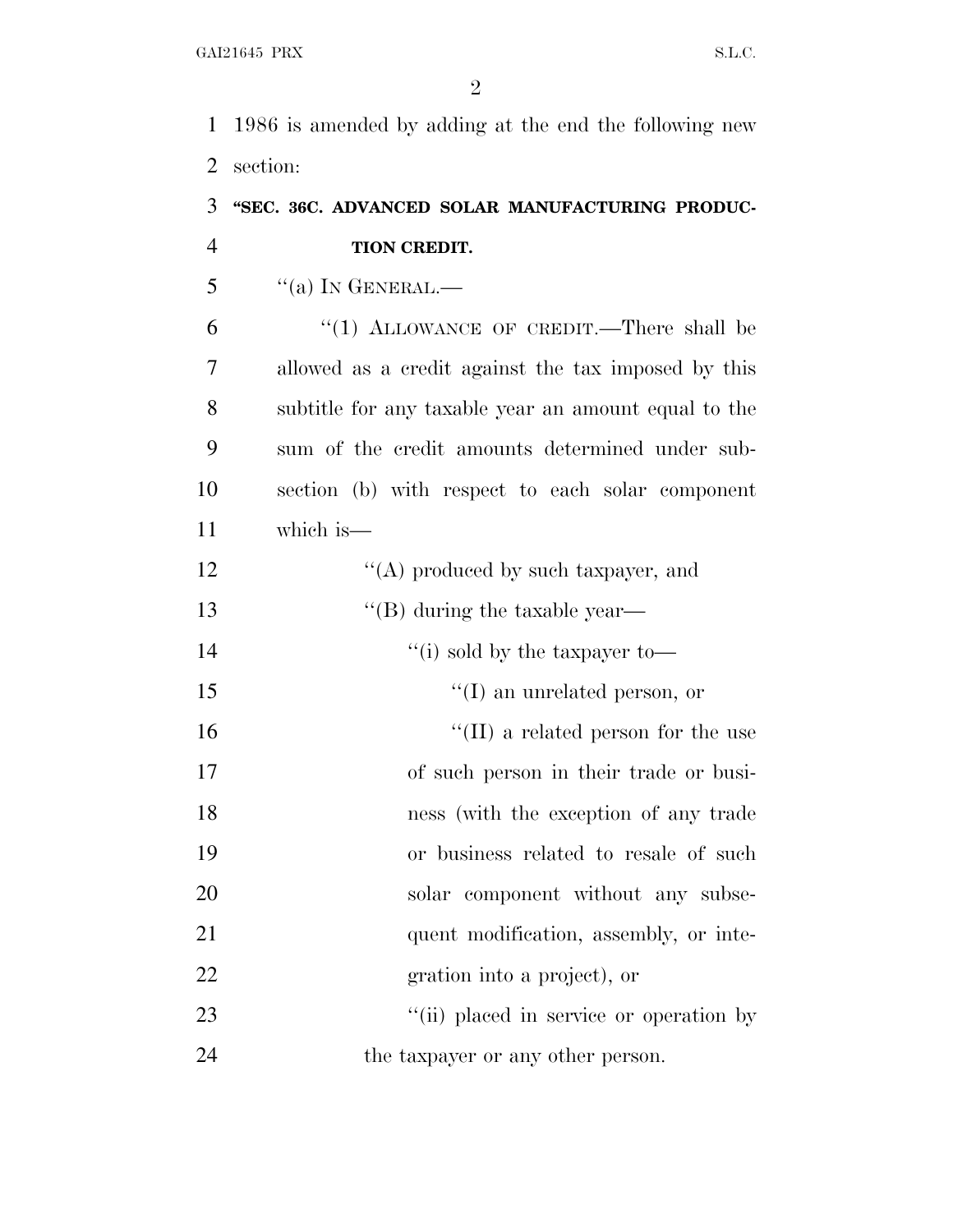| $\mathbf{1}$   | "(2) PRODUCTION AND SALE MUST BE<br>IN                |
|----------------|-------------------------------------------------------|
| $\overline{2}$ | TRADE OR BUSINESS.—Any solar component pro-           |
| 3              | duced and sold by the taxpayer shall be taken into    |
| $\overline{4}$ | account only if the production and sale described in  |
| 5              | paragraph $(1)$ is in a trade or business of the tax- |
| 6              | payer.                                                |
| 7              | "(b) CREDIT AMOUNT.—                                  |
| 8              | "(1) IN GENERAL.—Subject to paragraph $(2)$ ,         |
| 9              | the amount determined under this subsection with      |
| 10             | respect to any solar component shall be equal to—     |
| 11             | $\lq\lq$ in the case of an integrated module,         |
| 12             | an amount equal to the product of—                    |
| 13             | $\lq$ <sup>"</sup> (i) 11 cents, multiplied by        |
| 14             | "(ii) the capacity of such module (ex-                |
| 15             | pressed on a per direct current watt basis),          |
| 16             | $\lq\lq (B)$ in the case of a photovoltaic cell, an   |
| 17             | amount equal to the product of—                       |
| 18             | $\lq$ <sup>"</sup> (i) 4 cents, multiplied by         |
| 19             | "(ii) the capacity of such cell (ex-                  |
| 20             | pressed on a per direct current watt basis),          |
| 21             | "(C) in the case of a photovoltaic wafer,             |
| 22             | \$12 per square meter,                                |
| 23             | $\lq\lq$ (D) in the case of solar grade polysilicon,  |
| 24             | \$3 per kilogram, and                                 |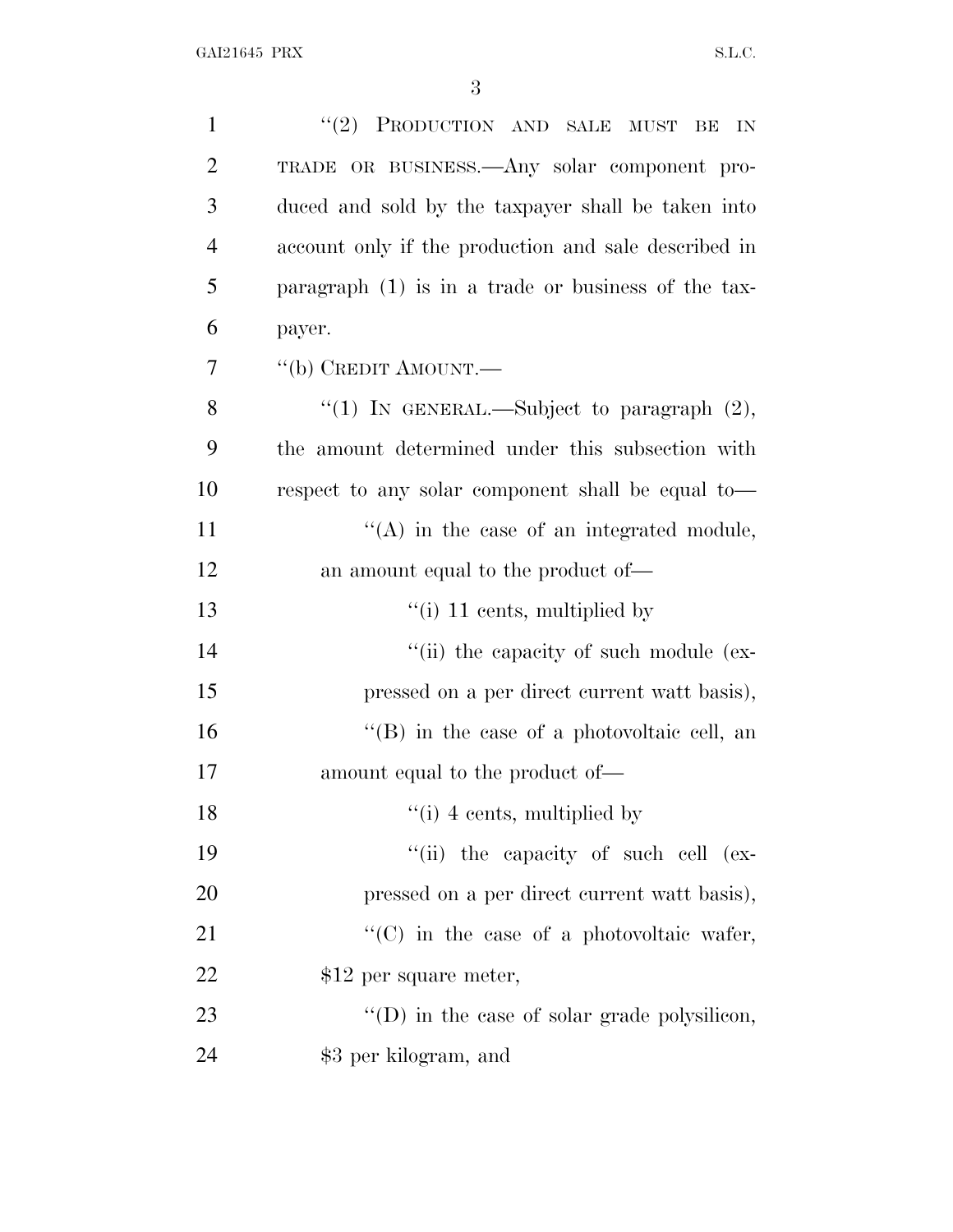| $\mathbf{1}$   | $\lq\lq(E)$ in the case of a solar module which |
|----------------|-------------------------------------------------|
| $\overline{2}$ | is not an integrated module, an amount equal    |
| 3              | to the product of—                              |
| $\overline{4}$ | "(i) 7 cents, multiplied by                     |
| 5              | "(ii) the capacity of such module (ex-          |
| 6              | pressed on a per direct current watt basis).    |
| $\overline{7}$ | $``(2)$ PHASEOUT.—                              |
| 8              | "(A) IN GENERAL.—In the case of any             |
| 9              | solar component sold after December 31, 2028,   |
| 10             | the amount determined under this subsection     |
| 11             | with respect to such component shall be equal   |
| 12             | to the product of-                              |
| 13             | "(i) the amount determined under                |
| 14             | paragraph (1) with respect to such compo-       |
| 15             | nent, as determined without regard to this      |
| 16             | paragraph, multiplied by                        |
| 17             | "(ii) the phase-out percentage under            |
| 18             | subparagraph $(B)$ .                            |
| 19             | PHASEOUT PERCENTAGE.—The<br>$\lq\lq (B)$        |
| 20             | phase-out percentage under this subparagraph    |
| 21             | is equal to—                                    |
| 22             | "(i) in the case of a solar component           |
| 23             | sold during calendar year 2029, 70 per-         |
| 24             | cent,                                           |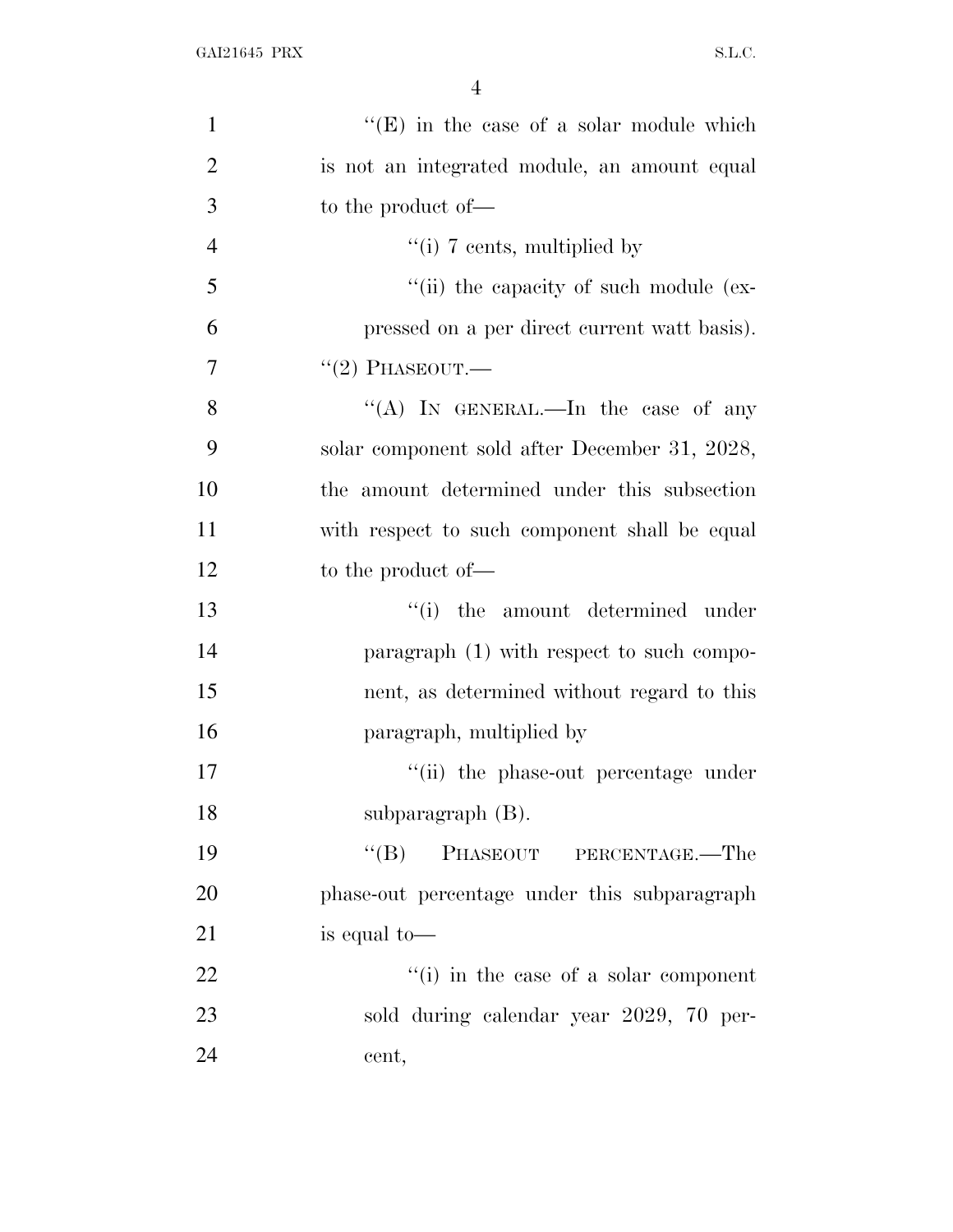GAI21645 PRX S.L.C.

| $\mathbf{1}$   | "(ii) in the case of a solar component           |
|----------------|--------------------------------------------------|
| $\overline{2}$ | sold during calendar year 2030, 35 per-          |
| 3              | cent, and                                        |
| $\overline{4}$ | "(iii) in the case of a solar component          |
| 5              | sold after December 31, 2030, 0 percent.         |
| 6              | "(c) DEFINITIONS AND OTHER RULES.—In this sec-   |
| $\overline{7}$ | tion-                                            |
| 8              | "(1) SOLAR COMPONENT.—The term 'solar            |
| 9              | component' means any property described in para- |
| 10             | graph(2).                                        |
| 11             | $``(2)$ OTHER DEFINITIONS.—                      |
| 12             | $\lq\lq$ (A) INTEGRATED MODULE.—The term         |
| 13             | 'integrated module' means a solar module pro-    |
| 14             | duced by a single manufacturer through the       |
| 15             | conversion of a photovoltaic wafer or other      |
| 16             | semiconductor material into an end product       |
| 17             | which is-                                        |
| 18             | "(i) suitable to generate electricity            |
| 19             | when exposed to sunlight, and                    |
| 20             | "(ii) ready for installation without ad-         |
| 21             | ditional manufacturing processes.                |
| 22             | PHOTOVOLTAIC CELL.-The<br>$\lq\lq (B)$<br>term   |
| 23             | 'photovoltaic cell' means the smallest semicon-  |
| 24             | ductor element of a solar module which per-      |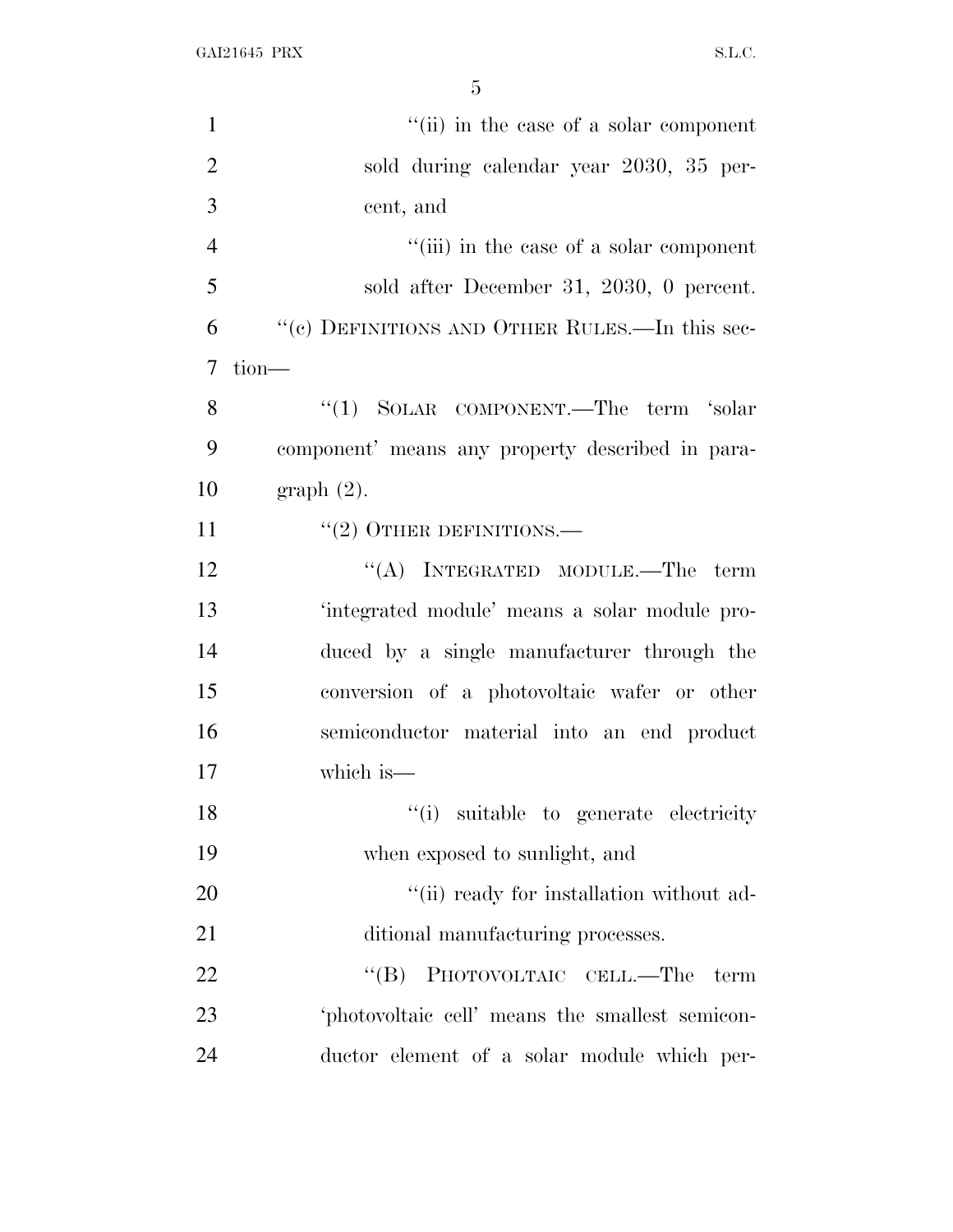| $\mathbf{1}$   | forms the immediate conversion of light into     |
|----------------|--------------------------------------------------|
| $\overline{2}$ | electricity.                                     |
| 3              | "(C) PHOTOVOLTAIC WAFER.—The term                |
| $\overline{4}$ | 'photovoltaic wafer' means a thin slice or sheet |
| 5              | of semiconductor material of at least 240        |
| 6              | square centimeters produced by a single manu-    |
| 7              | facturer—                                        |
| 8              | $``(i)$ either—                                  |
| 9              | $\lq\lq$ directly from molten solar              |
| 10             | grade polysilicon, or                            |
| 11             | $\lq\lq$ (II) through formation of an            |
| 12             | ingot from molten polysilicon and sub-           |
| 13             | sequent slicing, and                             |
| 14             | "(ii) which comprises the substrate of           |
| 15             | a photovoltaic cell.                             |
| 16             | "(D) SOLAR GRADE POLYSILICON.—The                |
| 17             | term 'solar grade polysilicon' means silicon     |
| 18             | which is—                                        |
| 19             | "(i) suitable for use in photovoltaic            |
| 20             | manufacturing, and                               |
| 21             | "(ii) purified to a minimum purity of            |
| 22             | 99.999999 percent silicon by mass.               |
| 23             | "(E) SOLAR MODULE.—The term 'solar               |
| 24             | module' means the connection and lamination      |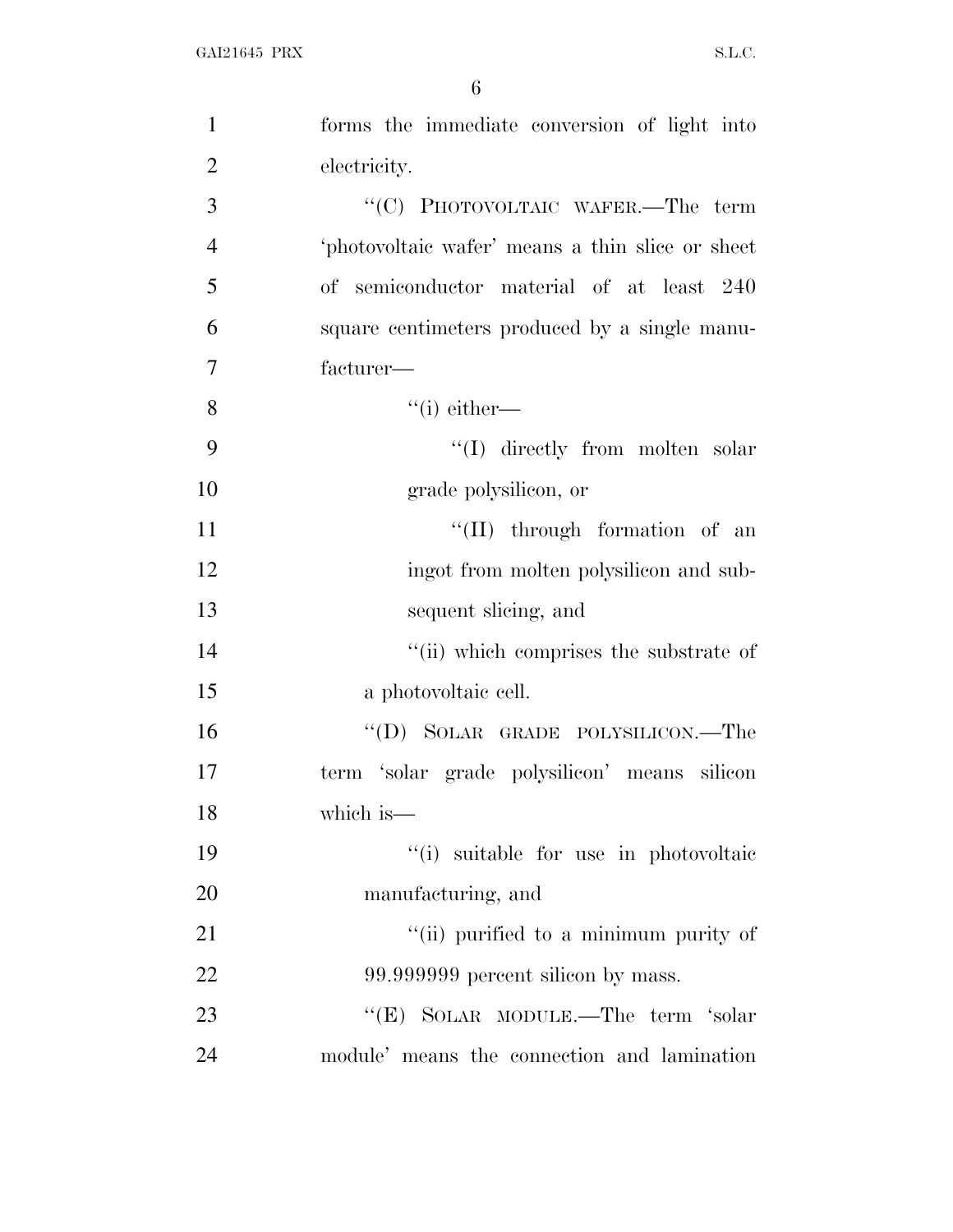| of photovoltaic cells into an environmentally                  |
|----------------------------------------------------------------|
|                                                                |
| protected final assembly which is—                             |
| "(i) suitable to generate electricity                          |
| when exposed to sunlight, and                                  |
| "(ii) ready for installation without an                        |
| additional manufacturing process.                              |
| RELATED PERSONS.—Persons shall be<br>(3)                       |
| treated as related to each other if such persons               |
| would be treated as a single employer under the reg-           |
| ulations prescribed under section $52(b)$ . In the case        |
| of a corporation which is a member of an affiliated            |
| group of corporations filing a consolidated return,            |
| such corporation shall be treated as selling compo-            |
| nents to an unrelated person if such component is              |
| sold to such a person by another member of such                |
| group.                                                         |
| (4)<br><b>ONLY</b><br>PRODUCTION<br>IN<br>THB<br><b>UNITED</b> |
| TAKEN INTO ACCOUNT.—Sales shall be<br><b>STATES</b>            |
| taken into account under this section only with re-            |
| spect to solar components the production of which is           |
| within-                                                        |
| $\lq\lq$ the United States (within the mean-                   |
| ing of section $638(1)$ , or                                   |
| "(B) a possession of the United States                         |
| (within the meaning of section $638(2)$ ).                     |
|                                                                |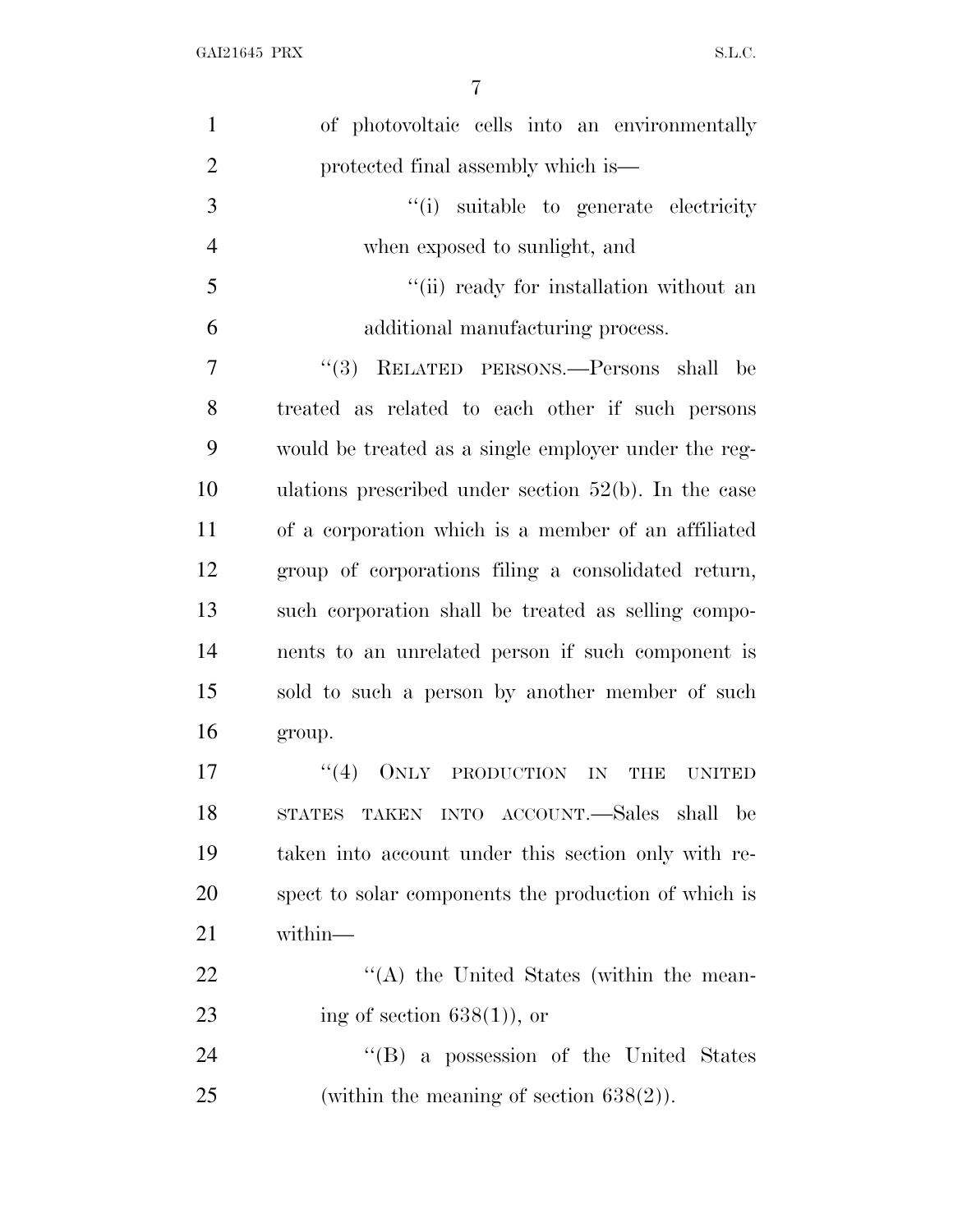1 "(5) PASS-THRU IN THE CASE OF ESTATES AND TRUSTS.—Under regulations prescribed by the Sec- retary, rules similar to the rules of subsection (d) of section 52 shall apply.

''(d) REGISTRATION.—

 ''(1) IN GENERAL.—The Secretary shall require any person claiming tax benefits under the provi- sions of this section to register with the Secretary at such time, in such form and manner, and subject to such terms and conditions, as the Secretary may by regulations prescribe. A registration under this sub- section may be used only in accordance with regula-tions prescribed under this subsection.

14 "(2) REGISTRATION IN EVENT OF CHANGE IN OWNERSHIP.—Under regulations prescribed by the Secretary, a person (other than a corporation the stock of which is regularly traded on an established securities market) shall be required to re-register under this subsection if after a transaction (or series of related transactions) more than 50 percent of ownership interests in, or assets of, such person are held by persons other than persons (or persons re- lated thereto) who held more than 50 percent of such interests or assets before the transaction (or series of related transactions).